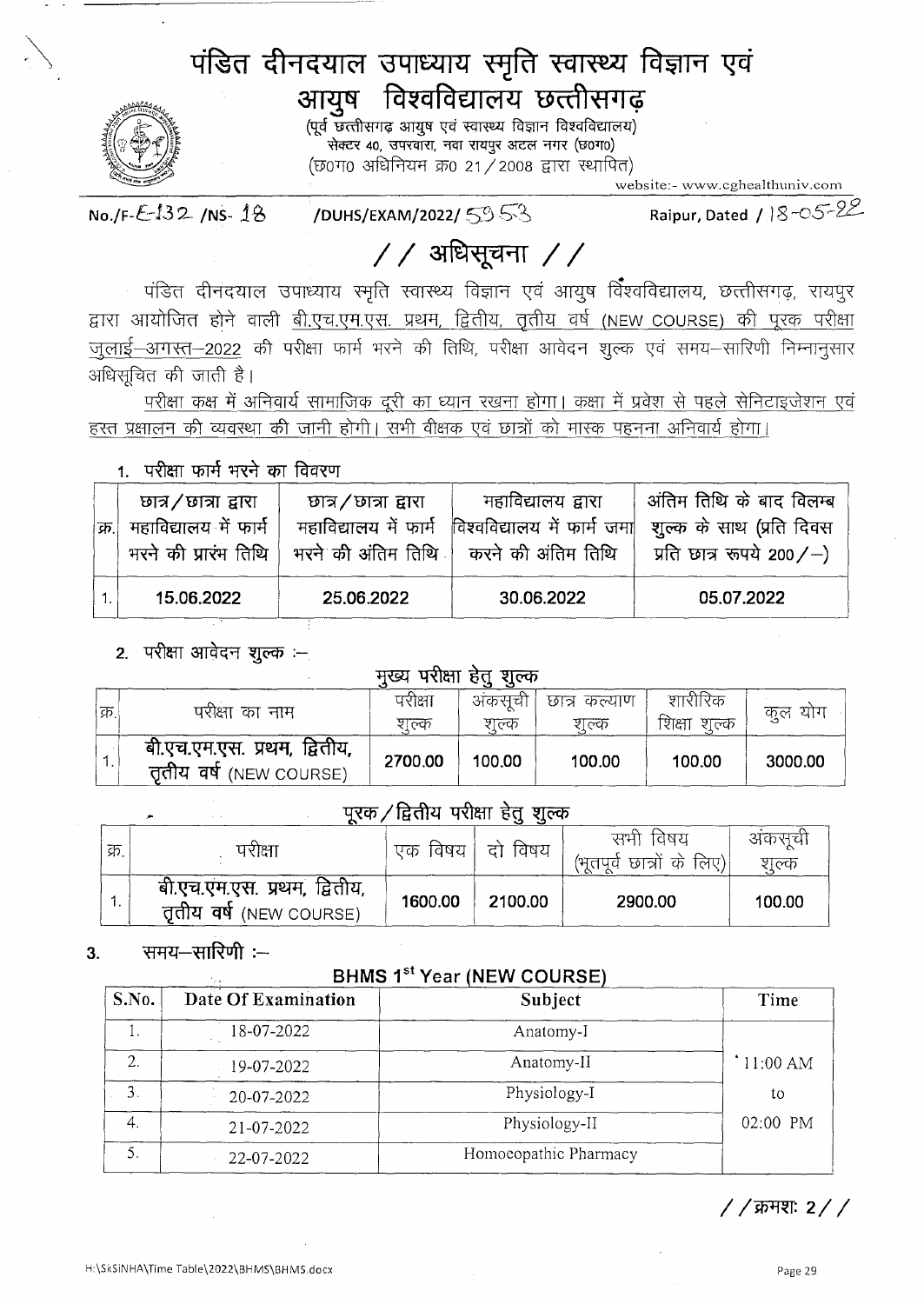# $1/2$  /  $/$

BHMS 2<sup>nd</sup> Year (NEW COURSE)

| S.No. | Date Of Examination | Subject                        | Time     |
|-------|---------------------|--------------------------------|----------|
|       | 18-07-2022          | Pathology I                    |          |
| 2.    | 19-07-2022          | Pathology II                   | 11.00 AM |
| 3.    | $-20 - 07 - 2022$   | Forensic Medicine & Toxicology | tο       |
| 4.    | 21-07-2022          | Homoeopathic Materia Medica    | 02.00 PM |
|       | $-22 - 07 - 2022$   | Organon of Medicine            |          |

### BHMS 3rd Year (NEW COURSE)

| S.No. | Date Of Examination | Subject                     | Time        |
|-------|---------------------|-----------------------------|-------------|
|       | 18-07-2022          | Surgery-I                   |             |
| 2.    | 19-07-2022          | Surgery-II                  | $-11.00$ AM |
| 3.    | 20-07-2022          | Obstetrics & Gynecology-I   | to          |
| 4.    | $-21 - 07 - 2022$   | Obstetrics & Gynecology-II  | 02.00 PM    |
| 5.    | $-22 - 07 - 2022$   | Homoeopathic Materia Medica |             |
| 6     | 23-07-2022.         | Organon of Medicine         |             |

नोट– प्रायोगिक परीक्षाएं 25/08/2022 तक संपन्न की जावेंगी।

#### परीक्षा केन्द्र $:=$  $\overline{4}$

| क्र. | परीक्षा केन्द्रों का नाम                   | परीक्षार्थियों के महाविद्यालयों का नाम                                                                                                  |
|------|--------------------------------------------|-----------------------------------------------------------------------------------------------------------------------------------------|
|      | शासकीय दंत चिकित्सा<br>महाविद्यालय, रायपुर | 1. महाराणा प्रताप होम्योपैथी चिकित्सा महाविद्यालय, रायपुर<br>2. रायपुर होम्योपैथिक महाविद्यालय, शीतला मंदिर के पास,<br>रामकूण्ड, रायपुर |
| 2.   | शास. आयुर्वेद महाविद्यालय,<br>बिलासपुर     | 1. सी0एल0 चौकसे होमियोपैथिक महाविद्यालय, हॉस्पिटल एवं<br>रिसर्च सेन्टर लालखदान, मस्तुरी रोड, बिलासपुर                                   |

ਟੀਧ:—

- 1. उक्त परीक्षा हेतू परीक्षा आवेदन फार्म विश्वविद्यालय के वेबसाईट www.cghealthuniv.com से डाऊनलोड करके परीक्षा फार्म को छात्र से पूर्ण करवाकर फीस रूपये 100/- प्रति फार्म की दर से महाविद्यालय द्वारा विश्वविद्यालय में जमा करायेगें।
- 2. पात्रता रखने वाले छात्रों का ही आवेदन पत्र विश्वविद्यालय को अग्रेषित करें. **अपात्र** छात्र छात्रों का आवेदन पत्र विश्वविद्यालय को अग्रेषित न करें। अपात्र पाये जाने पर छात्रों का परीक्षा परिणाम निरस्त कर दिया जायेगा, जिसकी सम्पूर्ण जवाबदारी संबंधित महाविद्यालय के प्राचार्य एवं महाविद्यालय प्रबंधन की होगी।
- 3. महाविद्यालय परीक्षा फार्म का भली-भाँति सूक्ष्म परीक्षण कर विश्वविद्यालय को भेजे अन्यथा गलत होने पर महाविद्यालय की जवाबदारी होगी।
- 4. समस्त छात्रं/छात्राओं को अपने परीक्षा आवेदन पत्र के साथ नामांकन पत्रक की रिलप की छायाप्रति संलग्न करना अनिवार्य होगा।
- 5. समस्त संबद्ध महाविद्यालय के अधिष्ठाता / प्राचार्य को निर्देशित किया जाता है कि परीक्षा में सम्मिलित समस्त छात्र/छात्राओं के आवेदन पत्र को विश्वविद्यालय द्वारा निर्धारित परीक्षा शुल्क एवं परीक्षा आवेदन पत्र के शुल्क के साथ "Registrar, Pt. D.D.U. Memo. H.S. & Ayush University of C.G., Raipur" के पदनाम से "राष्ट्रीयकृत बैंक" का **एकमेव बैंक ड्राफ्ट** अनिवार्य रूप से संलग्न करने पर ही परीक्षा आवेदन मांन्य होगा।

'क्रमशः ३ Page 30